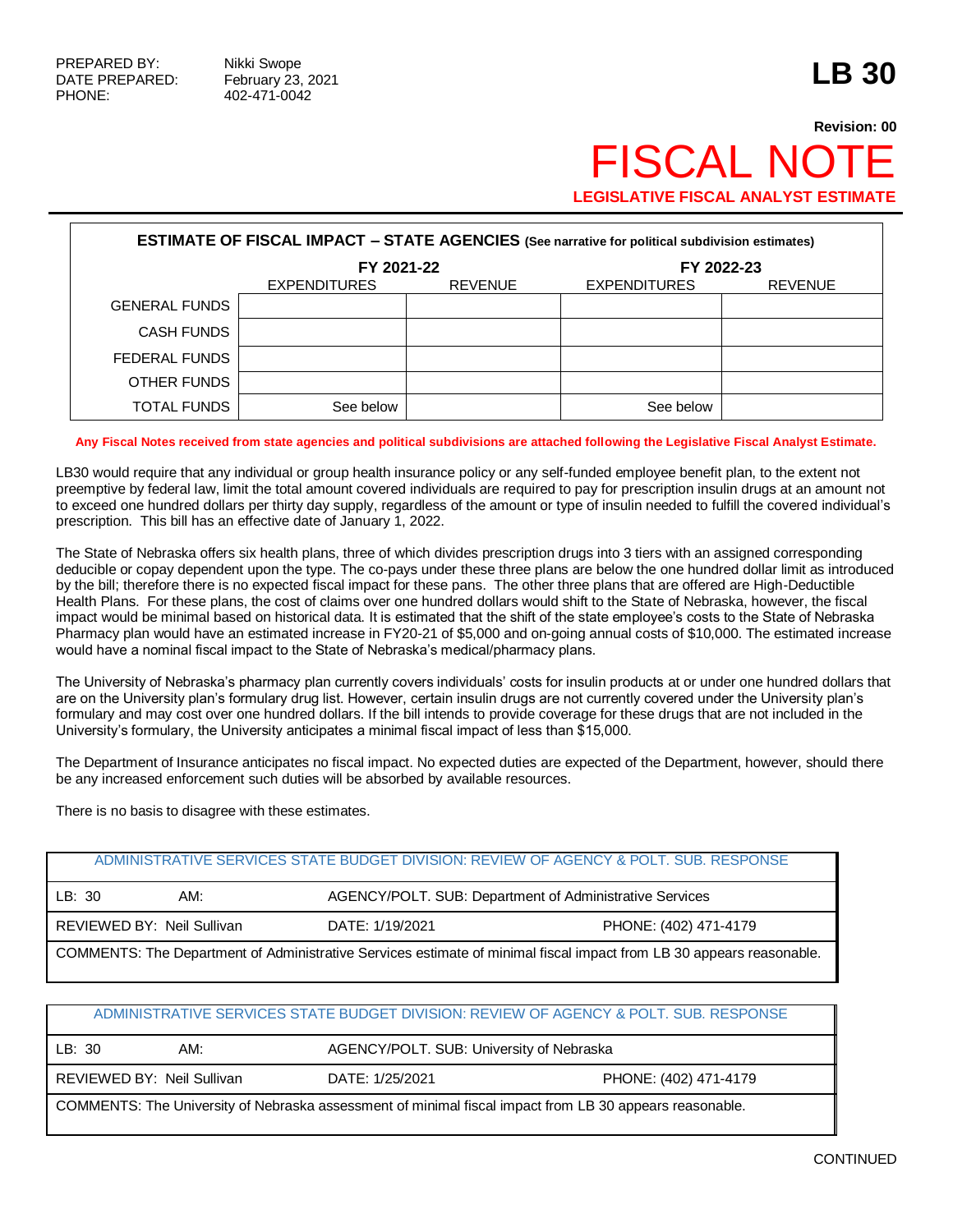| ADMINISTRATIVE SERVICES STATE BUDGET DIVISION: REVIEW OF AGENCY & POLT. SUB. RESPONSE               |                                                                        |                                           |  |  |  |
|-----------------------------------------------------------------------------------------------------|------------------------------------------------------------------------|-------------------------------------------|--|--|--|
| LB:30                                                                                               | AM:                                                                    | AGENCY/POLT. SUB: Department of Insurance |  |  |  |
|                                                                                                     | REVIEWED BY: Neil Sullivan<br>DATE: 2/22/2021<br>PHONE: (402) 471-4179 |                                           |  |  |  |
| COMMENTS: The Department of Insurance assessment of no fiscal impact from LB 30 appears reasonable. |                                                                        |                                           |  |  |  |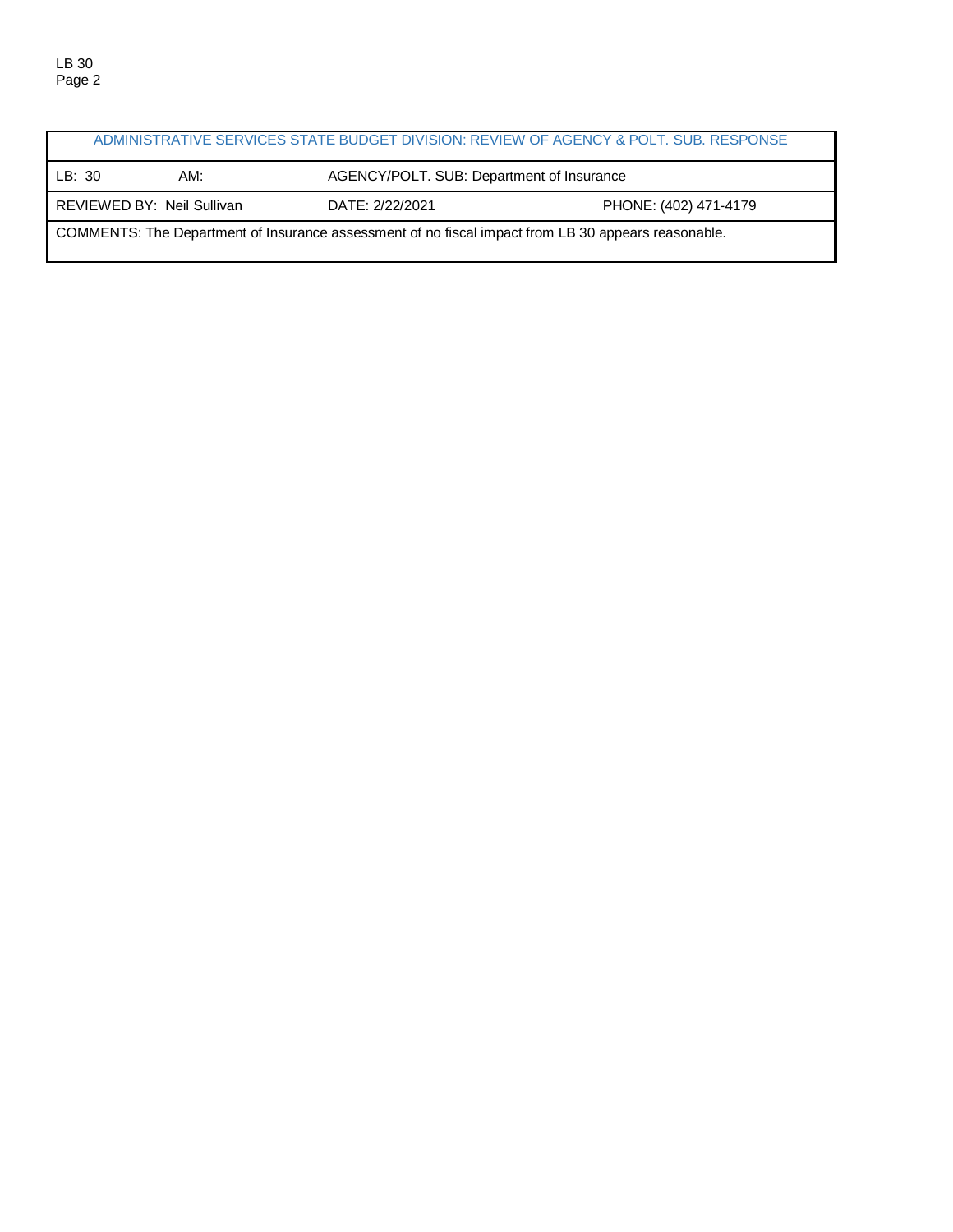**Please complete ALL (5) blanks in the first three lines. 2021**

| $LB^{(1)}$ 30                                            |                                          |                                                                                          | <b>FISCAL NOTE</b>        |  |  |
|----------------------------------------------------------|------------------------------------------|------------------------------------------------------------------------------------------|---------------------------|--|--|
| State Agency OR Political Subdivision Name: (2)          |                                          | Department of Administrative Services (DAS) – Employee<br><b>Wellness &amp; Benefits</b> |                           |  |  |
| Prepared by: (3)<br>Jennifer Norris                      | Date Prepared: <sup>(4)</sup> 01/11/2021 |                                                                                          | Phone: $(5)$ 402-471-4443 |  |  |
|                                                          |                                          | <b>ESTIMATE PROVIDED BY STATE AGENCY OR POLITICAL SUBDIVISION</b>                        |                           |  |  |
| <b>EXPENDITURES</b>                                      | FY 2021-22<br><b>REVENUE</b>             | FY 2022-23<br><b>EXPENDITURES</b>                                                        | <b>REVENUE</b>            |  |  |
| <b>GENERAL FUNDS</b>                                     |                                          |                                                                                          |                           |  |  |
| <b>CASH FUNDS</b>                                        |                                          |                                                                                          |                           |  |  |
| <b>FEDERAL FUNDS</b><br><b>REVOLVING</b><br><b>FUNDS</b> |                                          |                                                                                          |                           |  |  |
| <b>TOTAL FUNDS</b><br><u>See Below</u>                   |                                          | See Below                                                                                |                           |  |  |

**Explanation of Estimate:**

LB 30 would require, effective January 1, 2022, any self-funded employee benefit plans to the extent not preempted by federal law, which provides reimbursement for prescription insulin drugs, to limit the amount that a covered individual is required to pay for a covered prescription insulin drug no more than \$100.00 for a thirty-day supply of insulin, regardless of the amount or type of insulin needed to fill the covered individuals prescription.

The State of Nebraska offers six health plans: three with pharmacy copays that divide drugs into three tiers – WellNebraska with Incentive, WellNebraska without Incentive and Regular Health. Current member pharmacy copays for insulin for the Well/Regular plans are below the \$100 limit introduced; therefore, there is no expected fiscal impact for these plans.

There are three High Deductible Health Plans – Consumer Focus, Primary Care Select and Primary Care Standard with pharmacy costs within the deductible costs. For these plans, the cost of any claims over \$100 would shift to the State of Nebraska; therefore, there is a potential fiscal impact. Records show the average cost of an insulin prescription is \$98, thus the fiscal impact to the State for claims over \$100 is anticipated to be minimal.

Ninety percent (90%) of program membership are enrolled in the plans offering pharmacy copays with the remaining 10% in the high deductible plans.

For FY19-20, the pharmacy claims paid for the State of Nebraska health plans totaled \$48,819,000. Medical and Pharmacy Benefits for the State of Nebraska are self-insured. Any increase in claims will be reflected in the cost of premiums. The State of Nebraska pays 79% of the premiums with the teammate paying 21%.

To apply LB 30 as a monthly limit of \$100 total for all insulin prescriptions, it is estimated as an increase in in FY21-22 of \$5,000 (1/2 plan year) and \$10,000 in FY22-23. This estimated increase would have a limited fiscal impact on the State of Nebraska's medical/pharmacy plans.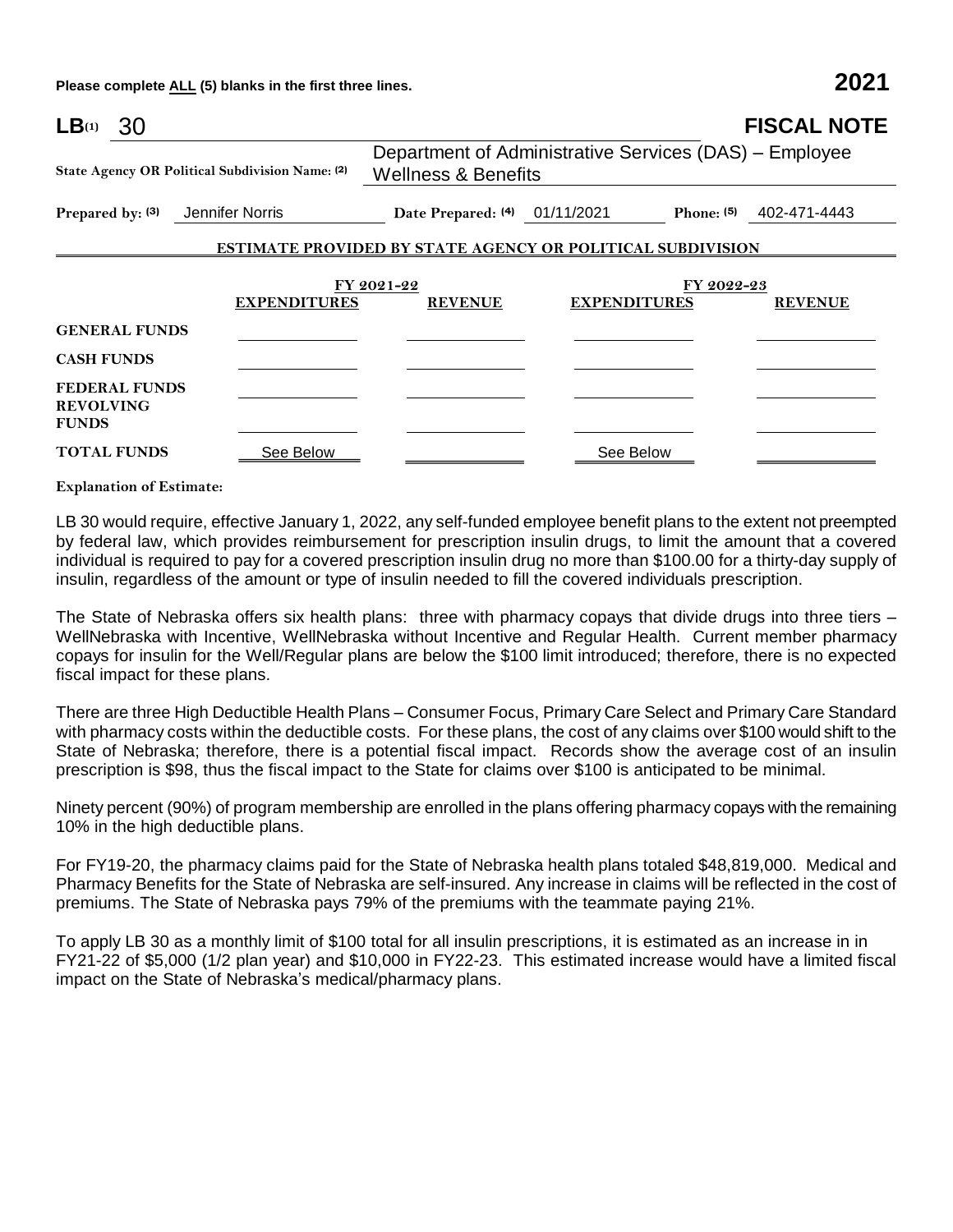## **BREAKDOWN BY MAJOR OBJECTS OF EXPENDITURE**

\_\_\_\_\_\_\_\_\_\_\_\_\_\_\_\_\_\_\_\_\_\_\_\_\_\_\_\_\_\_\_\_\_\_\_\_\_\_\_\_\_\_\_\_\_\_\_\_\_\_\_\_\_\_\_\_\_\_\_\_\_\_\_\_\_\_\_\_\_\_\_\_\_\_\_\_\_\_\_\_\_\_\_\_\_\_\_\_\_\_\_\_\_\_\_\_\_\_\_\_\_ \_

| <b>Personal Services:</b> |                            |           |                     |                     |  |
|---------------------------|----------------------------|-----------|---------------------|---------------------|--|
|                           | <b>NUMBER OF POSITIONS</b> |           | $2021 - 22$         | 2022-23             |  |
| <b>POSITION TITLE</b>     | $21 - 22$                  | $21 - 23$ | <b>EXPENDITURES</b> | <b>EXPENDITURES</b> |  |
|                           |                            |           |                     |                     |  |
|                           |                            |           |                     |                     |  |
|                           |                            |           |                     |                     |  |
|                           |                            |           |                     |                     |  |
|                           |                            |           |                     |                     |  |
|                           |                            |           |                     |                     |  |
|                           |                            |           |                     |                     |  |
|                           |                            |           |                     |                     |  |
|                           |                            |           |                     |                     |  |
|                           |                            |           |                     |                     |  |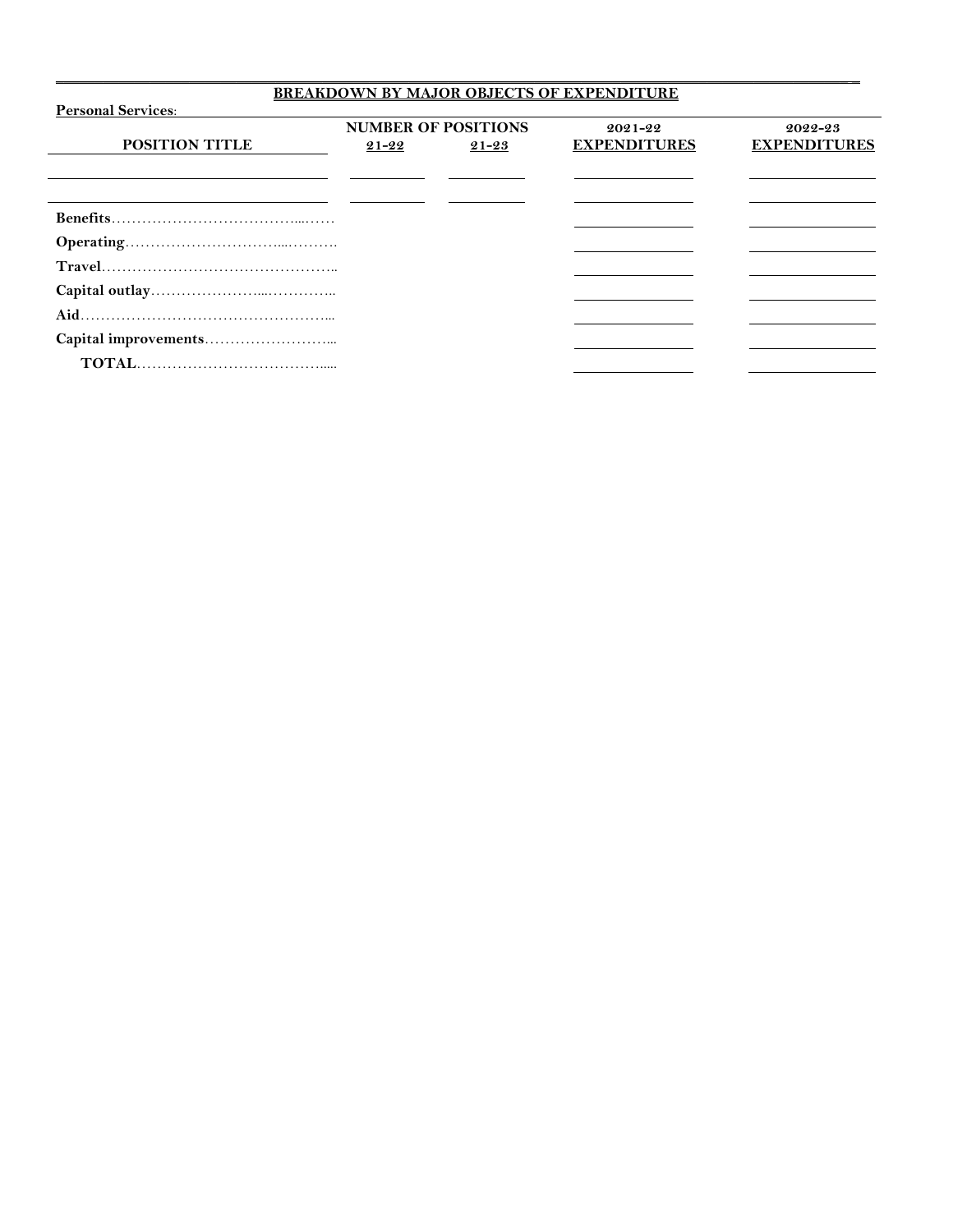**Please complete ALL (5) blanks in the first three lines. 2021**

| $LB^{(1)}$ 30        |                                                 |                                                                   |                                                             |            | <b>FISCAL NOTE</b> |
|----------------------|-------------------------------------------------|-------------------------------------------------------------------|-------------------------------------------------------------|------------|--------------------|
|                      | State Agency OR Political Subdivision Name: (2) | University of Nebraska                                            |                                                             |            |                    |
| Prepared by: (3)     | Michael Justus                                  |                                                                   | Date Prepared: (4) January 11, 2021 Phone: (5) 402-472-7109 |            |                    |
|                      |                                                 | <b>ESTIMATE PROVIDED BY STATE AGENCY OR POLITICAL SUBDIVISION</b> |                                                             |            |                    |
|                      |                                                 | FY 2021-22                                                        |                                                             | FY 2022-23 |                    |
|                      | <b>EXPENDITURES</b>                             | <b>REVENUE</b>                                                    | <b>EXPENDITURES</b>                                         |            | <b>REVENUE</b>     |
| <b>GENERAL FUNDS</b> |                                                 |                                                                   |                                                             |            |                    |
| <b>CASH FUNDS</b>    |                                                 |                                                                   |                                                             |            |                    |
| <b>FEDERAL FUNDS</b> |                                                 |                                                                   |                                                             |            |                    |
| <b>OTHER FUNDS</b>   |                                                 |                                                                   |                                                             |            |                    |
| <b>TOTAL FUNDS</b>   |                                                 |                                                                   |                                                             |            |                    |

**Explanation of Estimate:**

Based on the University of Nebraska's Insurance Plan we would cover any insulin products that are on the formulary, which would include providing a price under \$100 a month, as required by the bill. In instances where an insulin drug is not on our formulary, we offer a reasonable alternative.

Where a potential, but minimal (<\$15,000) fiscal impact lies is with the fact that the bill does not specifically state that this applies only to drugs covered by a plan's formulary. If it includes drugs outside of the University's formulary, it is possible that it would exceed the \$100/month and therefore could have a nominal impact on the University.

No fiscal impact is requested.

|                           |           |                            | <b>BREAKDOWN BY MAJOR OBJECTS OF EXPENDITURE</b> |                     |
|---------------------------|-----------|----------------------------|--------------------------------------------------|---------------------|
| <b>Personal Services:</b> |           |                            |                                                  |                     |
|                           |           | <b>NUMBER OF POSITIONS</b> | $2021 - 22$                                      | 2022-23             |
| <b>POSITION TITLE</b>     | $21 - 22$ | 22-23                      | <b>EXPENDITURES</b>                              | <b>EXPENDITURES</b> |
|                           |           |                            |                                                  |                     |
|                           |           |                            |                                                  |                     |
|                           |           |                            |                                                  |                     |
|                           |           |                            |                                                  |                     |
|                           |           |                            |                                                  |                     |
|                           |           |                            |                                                  |                     |
|                           |           |                            |                                                  |                     |
|                           |           |                            |                                                  |                     |
|                           |           |                            |                                                  |                     |
|                           |           |                            |                                                  |                     |
|                           |           |                            |                                                  |                     |